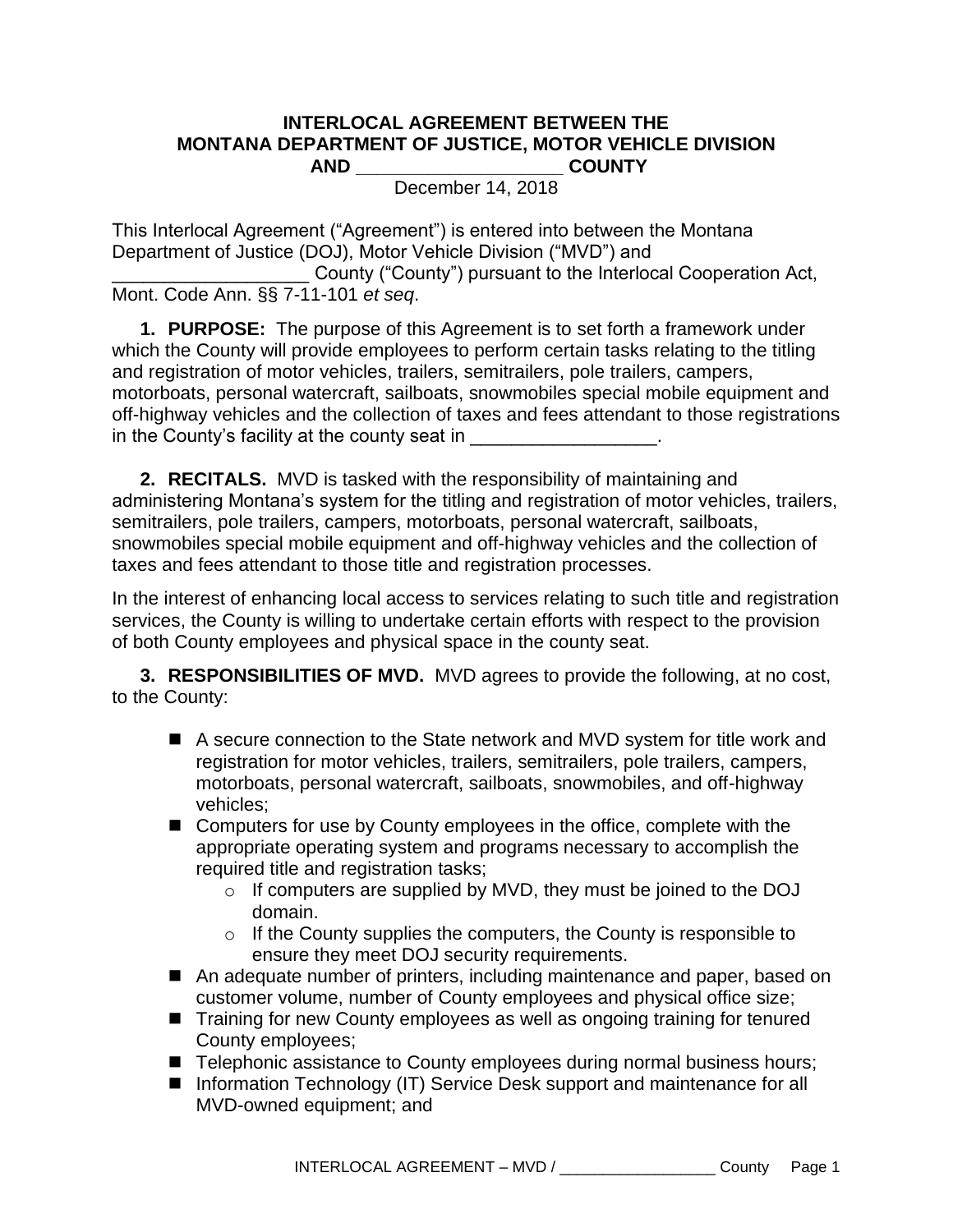■ Required MVD inventory and the capability of ordering new inventory through the MVD computer system.

**4. RESPONSIBLITIES OF COUNTY.** The County agrees to provide the following, at no cost to MVD:

- County employees to provide vehicle titling and registration services to customers at the office, and will ensure that only its MVD-authorized employees have access to the MVD system;
- The County will require each employee to review, sign and comply with the following DOJ policies:
	- o Information Technology Use Agreement
- A physical office location in \_\_\_\_\_\_\_\_\_\_\_\_\_\_\_\_\_\_ where the County employees will provide the titling and registration services described above. The office location must be in an ADA-compliant facility and provide appropriate physical security, ensuring no unauthorized personnel accessthe MVD equipment and inventory described above;
- Physical inventory of license plates, tabs, and decals that matches the MVD system;
- Payment for any required space, utility costs, liability and property insurance, and all maintenance/janitorial costs associated with the physical office location;
- Written notification to MVD no less than ninety (90) days prior to any proposed changes in the physical location of the office;
- Perform reconciliation and consolidation of cash collected from vehicle registration and titling services within the MVD system;
- Remit payment for registration and titling services performed in the previous month to MVD by the  $20<sup>th</sup>$  day of each month;
- Comply with MVD business processes and utilize MVD training documents.

**5. STATUS OF EMPLOYEES AND EQUIPMENT.** The parties agree and acknowledge that the County employees that the County dedicates to providing the title and registration services described herein are not employees of MVD or the State of Montana for any purpose and shall be considered County employees for all purposes relating to compensation, benefits, retirement and workers compensation. The parties agree and acknowledge that any equipment and inventory provided by MVD under this Agreement is and will remain the property of MVD, and the County agrees to return the equipment and any unused inventory to MVD upon termination of this Agreement

**6. COMPLIANCE WITH LAWS.** Each party agrees that it will fully comply with all applicable federal, state, or local laws, rules, and regulations, including but not limited to the Montana Workers' Compensation Act, the Montana Human Rights Act, the Civil Rights Act of 1964, the Age Discrimination Act of 1975, the Americans with Disabilities Act of 1990, and Section 504 of the Rehabilitation Act of 1973. In accordance with section 49-3-207, MCA, the County agrees that the hiring of any persons to perform this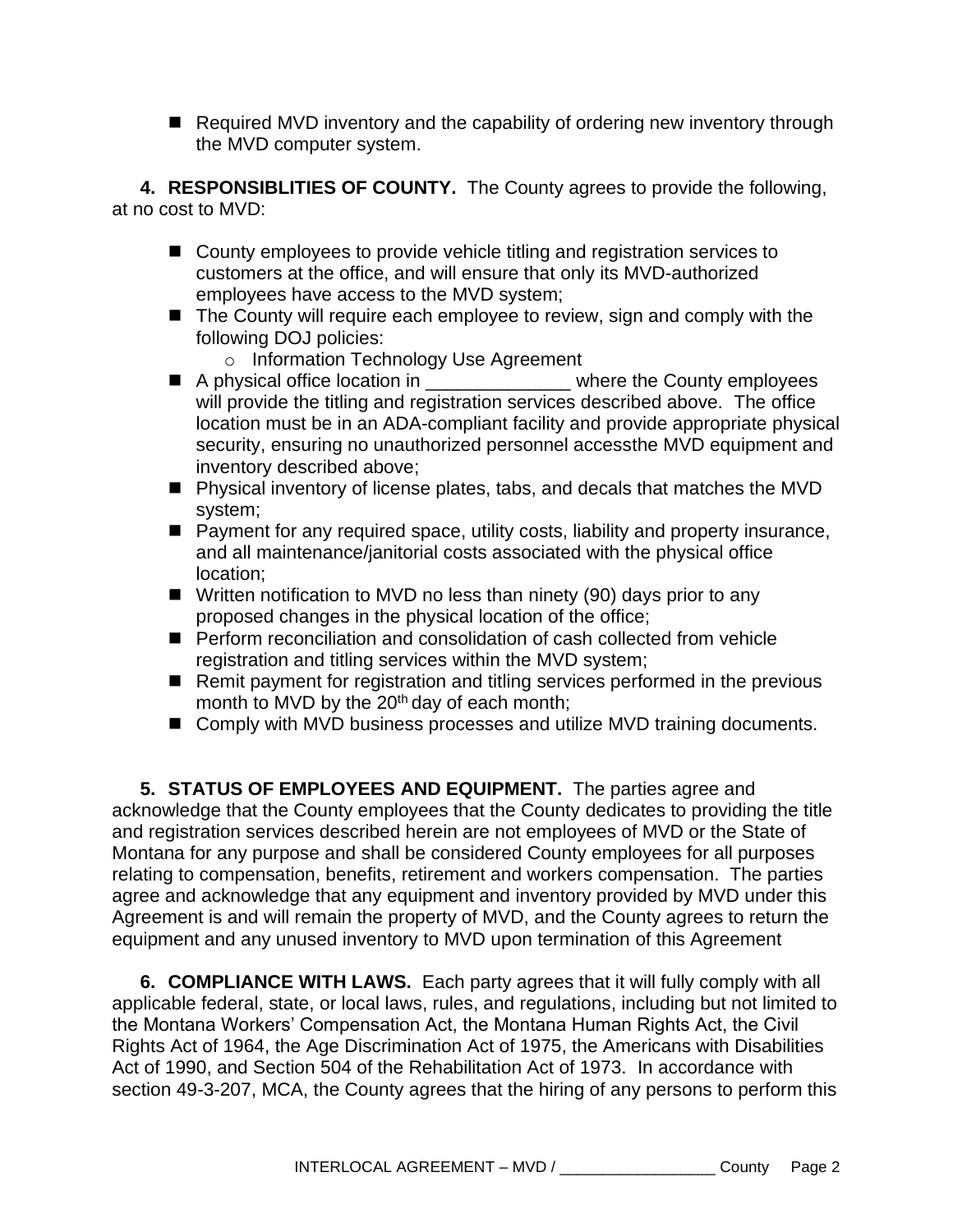Agreement will be made on the basis of merit and qualifications and there will be no discrimination based upon race, color, religion, creed, political ideas, sex, age, marital status, physical or mental disability, or national origin by the persons performing this contract.

**7. TERM OF AGREEMENT – TERMINATION.** This Agreement shall be in effect for a period of three (3) years unless terminated sooner in accordance with the following:

- $\circ$  This Agreement may be terminated upon thirty (30) days written notice if either party fails to fulfill its responsibilities as set forth above. However, any termination under this section requires prior written notice to the party of its alleged failure to fulfill such responsibilities and a reasonable opportunity to correct any issues prior to the tender of the thirty (30) day written notice;
- $\circ$  This Agreement may be terminated at the convenience of either party upon six (6) months written notice to the other party; or
- $\circ$  This Agreement may be terminated upon thirty (30) days written notice to the other party in the event that funds are not appropriated or otherwise made available through the applicable budgeting process to support continued performance of this Agreement.

**8. AMENDMENT.** This Agreement may be amended only by separate written document approved and signed by both parties.

**9. INTERLOCAL AGREEMENT STRUCTURE.** In accordance with Mont. Code Ann. § 7-11-105, the parties acknowledge the following:

- o The term or duration of this Agreement, and the methods to be employed in terminating the Agreement, are as set forth above;
- o There is no separate legal organization or entity created by this Agreement;
- o The manner of financing the undertaking described herein is as set forth above;
- o There is no separate administrator or joint board created by or required by this Agreement, and the responsibility for the employees and property required for this undertaking is as set forth above.

**10. FILING OF INTERLOCAL AGREEMENT.** Pursuant to the requirements of MCA § 7-11-107, MCA, the parties acknowledge that this Interlocal Agreement will be filed both with (1) the \_\_\_\_\_\_\_\_\_\_\_\_\_\_\_\_\_\_\_\_ County Clerk and Recorder and (2) the Montana Secretary of State.